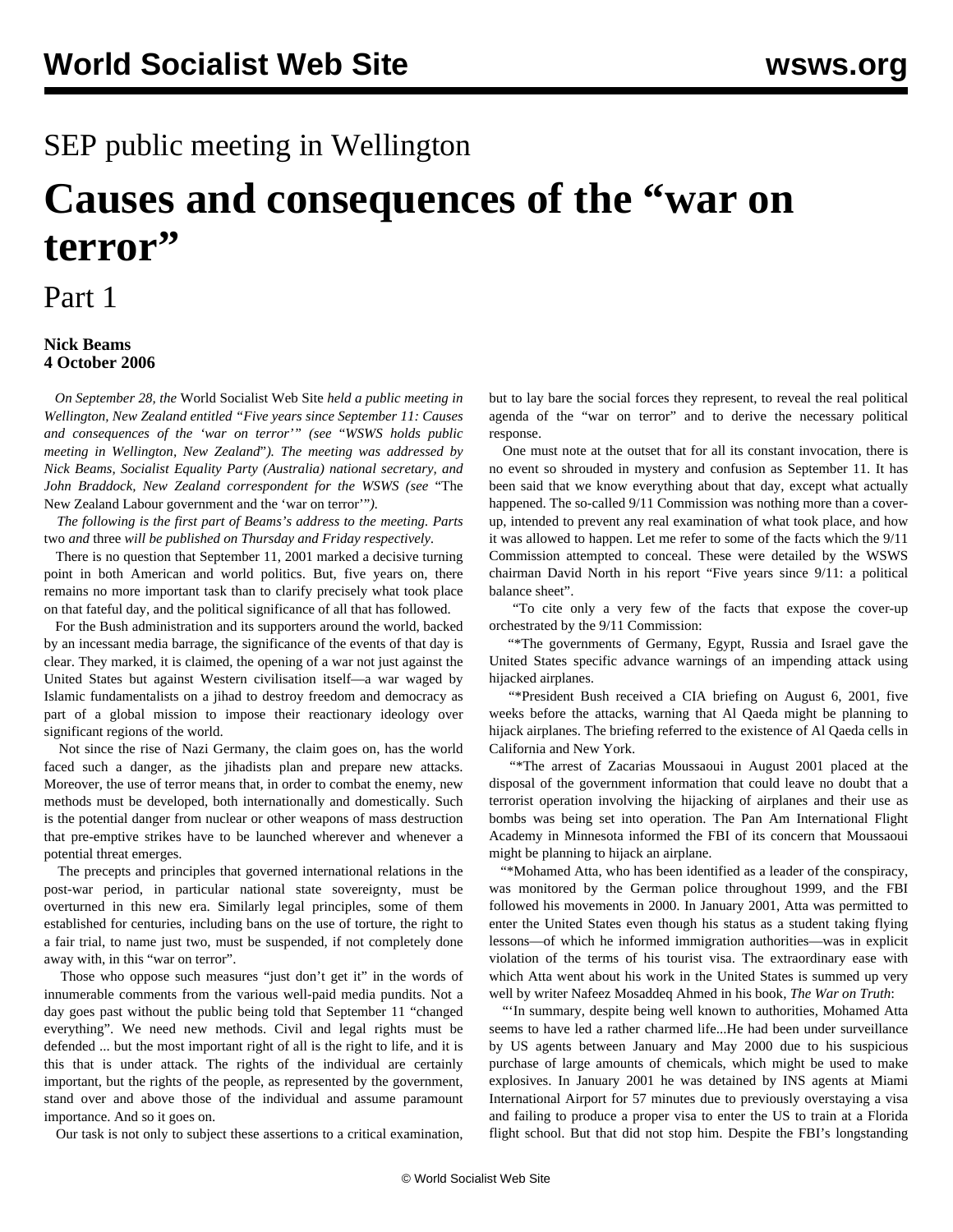concern that terrorists might be attending flight schools in the US, Atta was allowed to enroll in the Florida flight school. By April 2001, he was stopped by police for driving without a license. He failed to show up in court in May and a bench warrant was issued for his arrest. But that did not stop him either, because the warrant was never executed—although he was subsequently arrested for drunk driving on two more occasions. Throughout this period in the US, Atta never made any attempt to operate under an alias, traveling, living, and studying at the flight school under his real name. Stranger still, Atta was in regular email contact with current and former employees of major US defense contractors, as revealed by the regular email list of some 40 individuals he maintained, discovered by the FBI in September 2001. ...

 "'It is hard to interpret this sequence of events in a benign light. In short, it seems to be an unavoidable—if inexplicable—conclusion that the US government knowingly and repeatedly granted free passage to a confirmed terrorist to enter the United States and undergo flight training' [Olive Branch Press, Northampton, Mass. 2005, pp. 205-06].

 "\*No less extraordinary than the VIP treatment extended by the US government to Atta was the hospitality it offered other 9/11 hijackers. Nawaf Alhazmi and Khalid Almidhar were known by the CIA to have attended a so-called "summit meeting" of Al Qaeda in January 2000. Their movements were tracked by the CIA for more than a year, but neither had any problem entering the United States. Almidhar returned to the United States with a multi-entry visa that was renewed in June 2001, although he had been linked to the October 2000 bombing of the USS Cole.

 "\*Another future participant in the 9/11 hijackings, Ziad Samir Jarrah, was detained for several hours for questioning on the explicit instructions of the US government when he arrived at Dubai International Airport on January 30, 2001. One must assume that this would not have occurred if the United States did not have serious reasons to be concerned about the activities of this individual. Despite this incident, Mr. Jarrah was able to enter the United States eight months later and enroll in a flight school.

 "Based on the facts that have already been established, it is beyond question that Mohamed Atta and the other hijackers prepared for 9/11 under a protective umbrella provided by influential elements within the CIA and other intelligence agencies of the US government. Their unhindered movements in, out and around the United States would not have been possible had they not enjoyed the protection of powerful individuals within the state apparatus. The information that has come to light about their clumsy and even reckless behaviour while living in the United States, their carelessness in repeatedly drawing the attention of police, hardly suggests that Atta and his colleagues were master conspirators. They did everything but carry signs proclaiming their terrorist intentions. But it is evident that high-level 'angels' were looking after them."

 After citing these facts, David North noted that it did not take a particularly conspiratorial imagination to conclude that those who protected Atta and his associates knew they were planning a terrorist action that would be useful for their own policy objectives.

 Before coming to those objectives, I would like to dwell a little on some of the issues raised in the series of speeches given by Bush and members of his administration on the occasion of the fifth anniversary of September 11. Over the past month or so, the US regime has introduced new arguments to justify the "war on terror." Commenting in August on the supposed London-based airlines plot, Bush declared that "the nation is at war with Islamic fascists."

 But just who is supposed to represent so-called Islamofascism is rather difficult to determine. Does the term embrace the repressive Saudi Arabian regime—historically the longest-standing ally of the US in the Middle East—or those who are trying to overthrow it? Likewise, the regime of Hosni Mubarak in Egypt. And what of the Pervez Musharraf government in Pakistan, which has just made an agreement with supporters of the Taliban in the northwest of the country? Is it about to slip back from being an ally in the "war on terror" to a supporter of fascists? Or consider Nouri Maliki's puppet regime in Iraq, backed at present by the US. Does the fact that Shiite killer squads support it make it a fascist regime? Or will it only be designated as such when the US decides that it is no longer useful, citing, of course, its ties with the "Islamofascists" of the Iranian regime, and its refusal to denounce the Hezbollah "terrorists" in the Lebanon?

 As for the Al Qaeda terrorist grouping, one must ask: at what point did they become fascists? After all, back in the 1980s, when they were fighting against the Soviet Union, with funds supplied by the US and the Saudi regime, they were, according to President Reagan, freedom fighters—just like those who took part in the American Revolution.

 This new theme was picked up by Defence Secretary Donald Rumsfeld in an address to the American Legion on August 30. The world, he claimed, faced a "new type of fascism" and warned that there should be no repeat of the pre-World War II mistake of appeasement.

 According to Rumsfeld, the 1930s was "a time when a certain amount of cynicism and moral confusion set in among the Western democracies." This led to appeasement and the failure to confront Hitler. It was apparent, he continued, that "many have still not learned history's lessons."

 What are the real lessons of the 1930s? There was no confusion in the response to Hitler and the coming to power of the Nazis in Germany, but a fundamental class division. All over the world, the workers' movement sought to combat the danger of fascism—its aggressive war aims and its bloody repression of the German working class. The ruling classes, on the other hand, embraced the policy of appeasement because of their recognition of the Nazis' valuable political role.

 From the outset, the Nazis' rise to power was welcomed in high places. Let us recall the infamous article authored by Lord Rothemere, owner of the *Daily Mail* in Britain, published simultaneously in Britain and Germany on the occasion of the Nazis' electoral breakthrough in September 1930, when their vote jumped from 800,000 to 6.4 million.

 "If we examine more closely the shift in political power to the National Socialists," Lord Rothemere wrote, "we find that it has all sorts of political advantages. For one thing, it erects a reinforced wall against Bolshevism. It eliminates the grave danger that the Soviet campaign against European civilisation would advance to Germany and thus achieve an impregnable position in the strategic centre of Europe. ... Enlightened opinion in England and France should therefore give the National Socialists full recognition for the services which they have performed in Western Europe. Under Hitler's supervision, German youth is actually organised against the corruption of Communism. ... It would be the best thing for the welfare of Western civilisation if Germany were to have a government imbued with the same healthy principles by which Mussolini in the last eight years has renewed Italy" (cited in Konrad Heiden, *Der Fuehrer*, pp. 281-283).

 And what of the United States? Here we need go no further than the case of US Senator Prescott Bush, grandfather of the US president, who was a director and shareholder of companies that reaped large profits from their dealings with one of the major financial backers of Hitler and the Nazis. Prescott Bush worked for the firm Brown Brothers Harriman, which acted as a US base for the German industrialist Fritz Thyssen, one of Hitler's most significant big business backers. Bush was also director of the New York-based Union Banking Corporation, which represented Thyssen's interests in the US, even after America entered the war.

 As far as the imperialist powers were concerned, the Second World War was not a fight to end fascism—the fact that so many of the functionaries of the Nazi regime continued on in the German state after 1945 testifies to that. The other imperialist powers were more than willing to accommodate themselves to Nazism, and only came into conflict with it when the